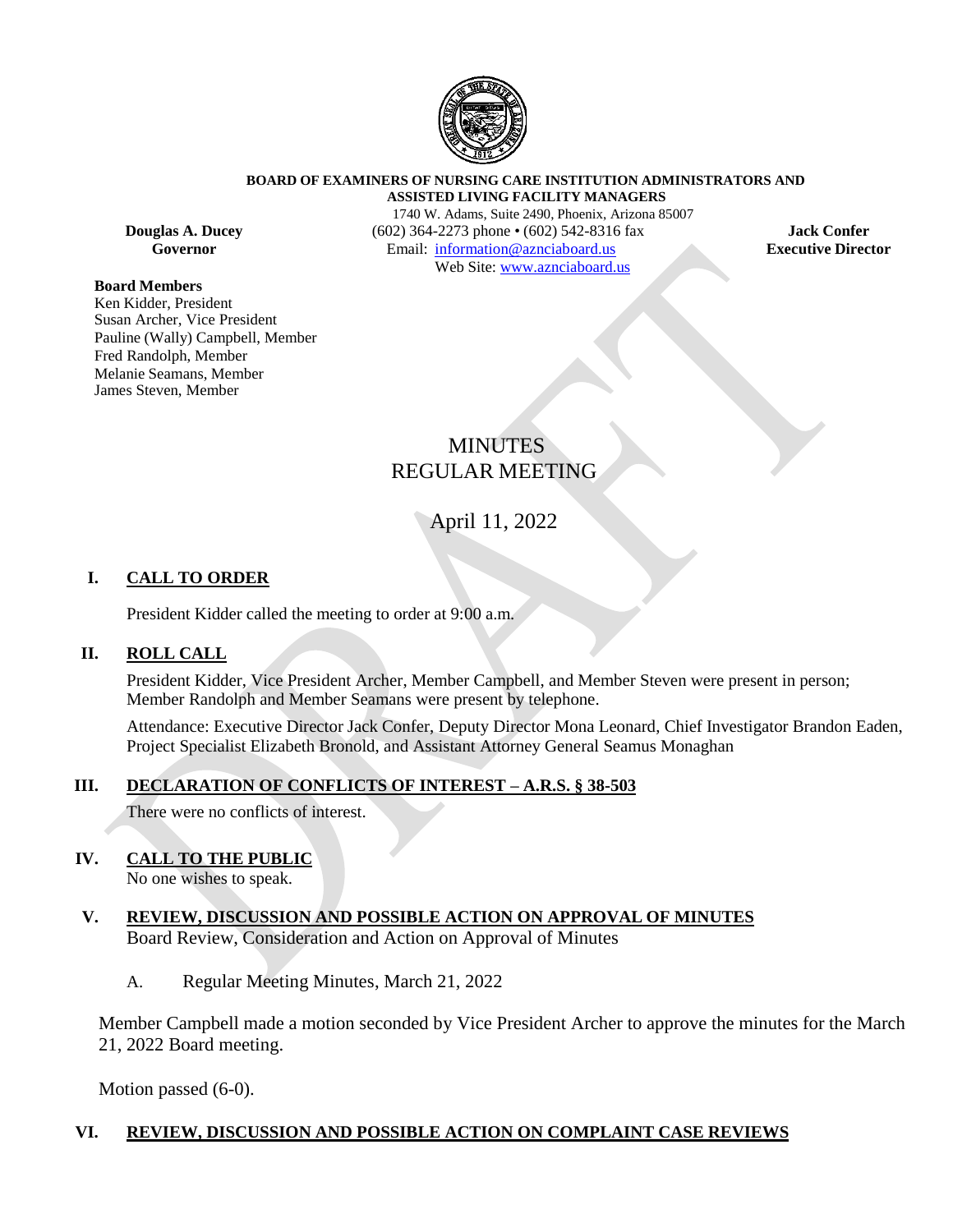March 7, 2022 NCIA Board Meeting

Board Review, Consideration and Possible Action regarding new complaints:

### A. **CONSENT AGENDA:**

Consent agenda items may be considered as a single action unless a Board member or interested party wishes to remove an item for discussion.

Staff Recommendation for Disciplinary Consent Agreement(s):

#### **1. 21-144 Quitalib, Sabino Manager**

Chief Investigator Eaden summarized the case for the board. Sabino Quitalib was present at the meeting and answered the questions from the board. Mr. Quitalib stated that he could not remember when he started working at the facility he currently works at. He stated that he typically works one or two days a week at the facility. Mr. Quitalib stated he works about fifteen hours a week at the facility. Mr. Quitalib stated that he thought the facility was ready for the survey.

President Kidder made a motion seconded by Member Campbell that based upon the information contained in the investigation report, the Board finds sufficient evidence of a violation of A.R.S. § 36-446.07(B)(3) as defined by A.R.S. § 36-446 (10)(a) for unprofessional conduct and AAC R4-33-407(A)(B)(1), in complaint number 21-144 involving manager Sabino Quitalib and to offer a consent agreement to be signed within 10 days or the matter will proceed to formal hearing. The terms shall include the following to be completed within 3 months:

- a) Reimbursement of investigative costs \$560.00
- b) Successfully complete a Board approved 40-hour manager training program
- c) Successfully pass the Arizona State Assisted Living Facility Manager Exam

Motion passed (6-0).

### **2. 21-176 Leibfried, Melinda Manager**

#### Chief Investigator Eaden summarized the case for the board. Melinda Leibfried was present at the meeting and answered the questions from the board. Ms. Leibfried stated that her manager's certificate was not displayed at the time of the survey. She stated that the facility had hired a different manager after she took her certificate down in August. Ms. Leibfried stated that the facility's regional company sent employees to further train staff to prevent deficiencies in the future.

President Kidder made a motion seconded by Vice President Archer to dismiss complaint 21-176 against Manger Melinda Leibfried.

Motion passed (6-0).

# **3. 21-178 Bourne, Ralph Manager**

Chief Investigator Eaden summarized the case for the board. Ralph Bourne was present at the meeting and answered the questions from the board. Mr. Bourne stated he started working for the facility in July, and he stated that when he started he was able to identify issues within the facility such as gaps in employee files. Mr. Bourne stated that he no longer works at the facility, but he helped the current manager with the complaint response.

President Kidder made a motion seconded by Vice President Archer to dismiss complaint 21-178 against Manager Ralph Bourne.

Motion passed (5-1).

### **4. 21-179 Murrieta, Belen Manager**

### Chief Investigator Eaden summarized the case for the board. Belen Murrieta was present at the meeting and answered the questions from the board. Ms. Murrieta stated that stated that she was focused on keeping the residents safe, and during this time administrative tasks such as keeping employee files up to date was overlooked. She has since hired another employee to work on employee paperwork. Ms. Murrieta stated that works approximately 16 hours a day and during the pandemic she stayed at the facility 24 hours. She stated that she has not taken any additional education since the survey. Ms. Murrieta received consultation when writing the plan of correction for DHS.

President Kidder made a motion seconded by Member Campbell to issue a letter of concern to Manager Belen Murrieta.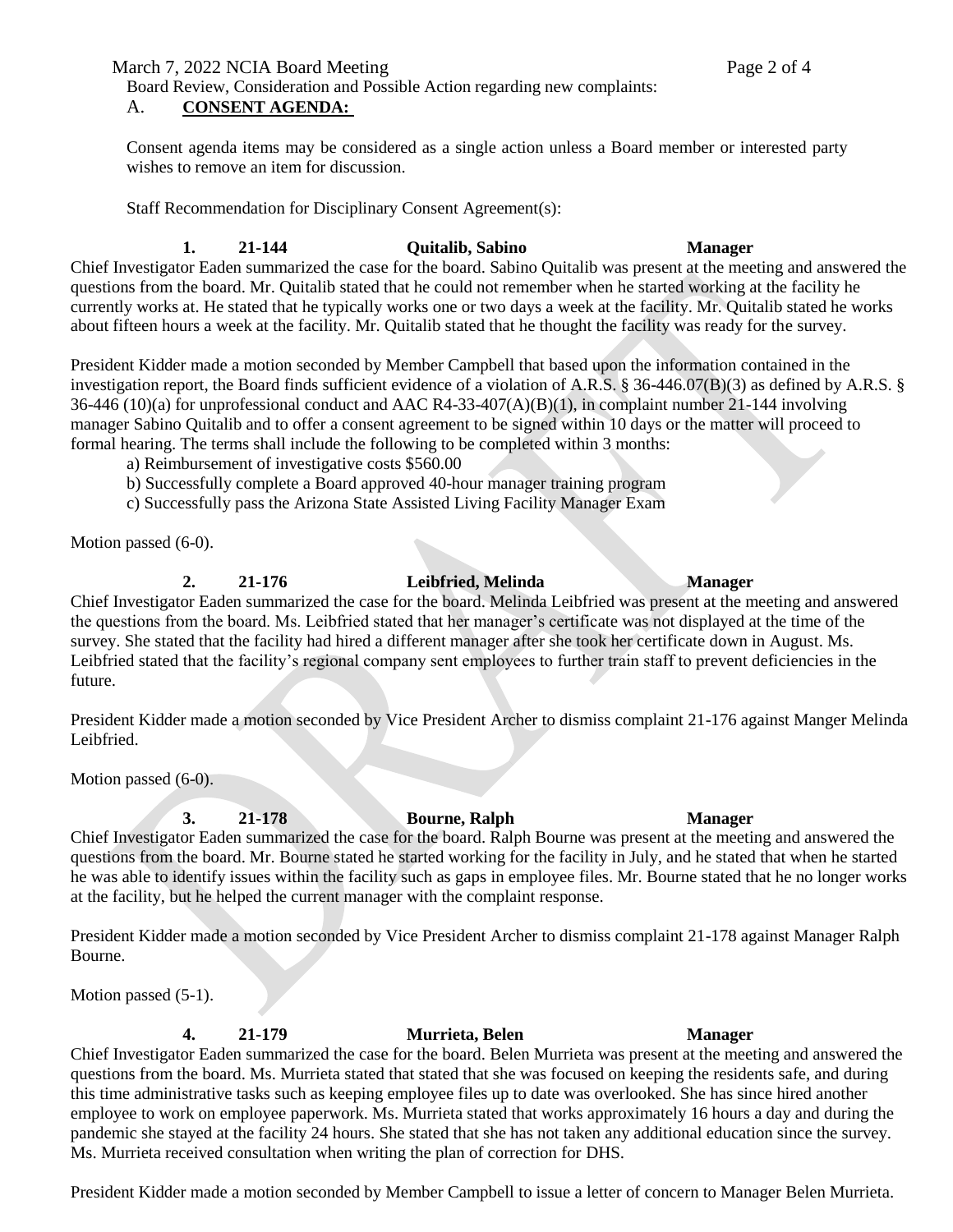#### March 7, 2022 NCIA Board Meeting

The board's concern is the manger failed to maintain valid fingering clearance cards for all staff and failed to maintain an adequate emergency preparedness plan.

Motion passed (6-0).

## **5. 21-180 Nyakana, Aloyzious Manager**

Chief Investigator Eaden summarized the case for the board. Aloyzious Nyakana was present at the meeting and answered the questions from the board. Mr. Nyakana stated that one of his employees was a CNA and since the survey the employee became a certified caregiver in the state of Arizona. Mr. Nyakana stated that the CNA was working as an assisted caregiver working under the owner who is certified. The owner left to get groceries and they left the CNA with the residents. Mr. Nyakana stated that he could have been at the facility if the owner would have notified him. Mr. Nyakana stated that he works approximately 36 hours a week at the facility.

President Kidder made a motion seconded by Member Seamans to issue a letter of concern to Manager Aloyzious Nyakana. The board's concern is the manager failed to ensure compliance with personnel requirements and failed to ensure qualified staff were available at all times.

Motion passed (6-0).

#### **6. 21-181 Tran, Dat Manager** Chief Investigator Eaden summarized the case for the board. Dat Tran was present at the meeting and answered the questions from the board. Mr. Tan stated that he will now have documentation in each of the homes he manages. He now

has a complete file in each of the facilities. Mr. Tran stated that the power of attorney needs to sign the paperwork and the resident's POA does not show up. Mr. Tran stated the communication needs to improve with hospice to ensure the paperwork gets signed. Mr. Tran stated the surveyor did not give him the option to submit documentation after the inspection. Mr. Tran stated that he needs to check the MAR more often. He now checks the MAR three days a week.

President Kidder made a motion seconded by Member Campbell that based upon the information contained in the investigation report, the Board finds sufficient evidence of a violation of A.R.S. § 36-446.07(B)(3) as defined by A.R.S. §  $36-446$  (10)(a) for unprofessional conduct and AAC R4-33-407(A)(B)(1), in complaint number 21-181 involving manager Dat Tran and to offer a consent agreement to be signed within 10 days or the matter will proceed to formal hearing. The terms shall include the following to be completed within 3 months:

a) Reimbursement of investigative costs \$582.00

b) 3 hours of Board approved continuing education in record keeping

Motion passed (6-0).

Ten-minute break.

### **7. 21-184 Esochaghi, Adaoma Manager**

Chief Investigator Eaden summarized the case for the board. Adaoma Esochaghi was present at the meeting along with her designated caregiver, Mary. Ms. Esochaghi answered the questions from the board. Ms. Esochaghi stated that the air conditioning near the door kept breaking down. The residents were moved to the sections of the facility where the air conditioning was working. She stated that the air conditioner has now been replaced. Ms. Esochaghi stated that the temperature was around 100 degrees. Mary stated that there are 16 bedrooms at the facility and residents were moved out of the three rooms where the temperature was outside of the appropriate range. Ms. Esochaghi stated that she spends approximately 6 hours a week at the facility. Mary stated that in order to change the air conditioning they would need to change the entire duct system. Mary stated that before the survey residents were told that they need to move into rooms that were the appropriate temperature. She stated that the residents did not want to move out of the rooms where the air conditioning did not work. Mary stated that it was documented in the residents' files when they were told to move to different rooms due to the air conditioning.

President Kidder made a motion seconded by Member Campbell that based upon the information contained in the investigation report, the Board finds sufficient evidence of a violation of A.R.S. § 36-446.07(B)(3) as defined by A.R.S. § 36-446 (10)(a) for unprofessional conduct and AAC R4-33-407(A)(B)(1), in complaint number 21-184 involving manager Adaoma Esochaghi and to offer a consent agreement to be signed within 10 days or the matter will proceed to formal hearing. The terms shall include the following to be completed within 3 months:

Page 3 of 4